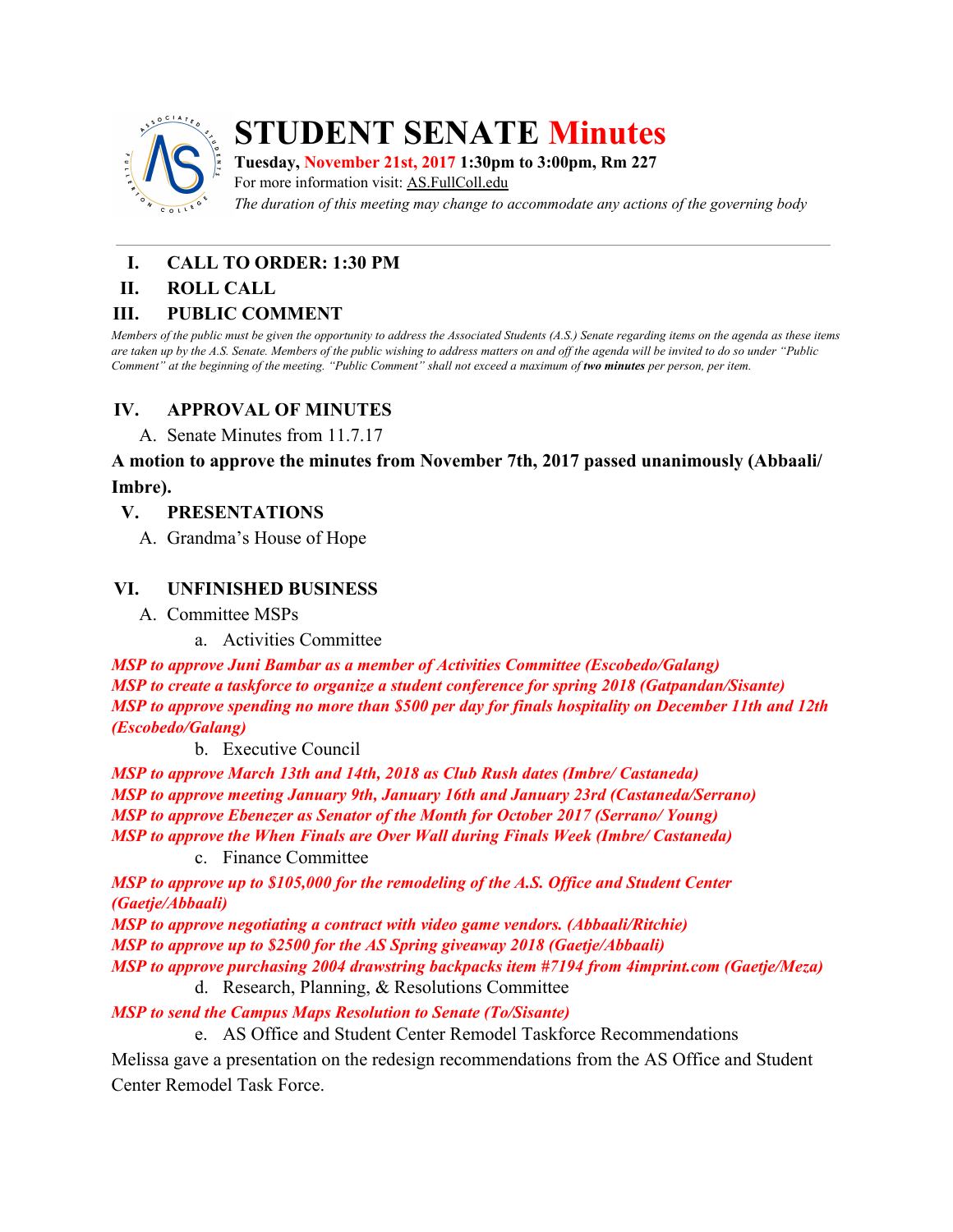## **A motion to approve all MSPs under committee MSPs passed unanimously (Imbre/ Galang).**

B. Fee Increases

a. Non-Resident Tuition

In the past, the District has always adopted the statewide average. We won't know what the exact fee would be since it can increase or decrease per year. The state does not give any funding for non-resident students which is why the fees are higher than for current residents.

**A motion to support the non-resident tuition fee change (Ebenezer/ Meza) failed with a vote of Yes-8 No-12 Abs-0.**

**A motion to amend the motion to say change instead of increase passed unanimously (Escobedo/Marnell).**

**A motion for the Associated Students to oppose Non-Resident tuition fee increases (Darkwood/ Escobedo) passed with a vote of Yes-7 No-6 Abs-8.**

b. Student Parking Permit (Daily and Semester)

**A motion to support the student parking permit fee increase, both daily and semester had an objection (Meza/ Castillo).**

The daily permit has not increased in over 30 years and the semester permit has not increased in over 20 years. Any revenue would be restricted to a parking fund.

**A motion to divide the motion to vote on the daily parking permit fee increase and the semester parking permit fee increase separately (Tusken/ Untiveros) passed with a vote of Yes-18, No-2, and Abs-0.**

**A motion to support the daily parking permit fee increase passed unanimously (Meza/ Castillo).**

**A motion to support the student parking permit semester fee of a \$5.00 increase had an objection (Meza/ Castillo) Yes-17, No-2, and Abs-1.**

**A motion to amend the motion to specify a \$5.00 increase to the semester parking permit fee passed unanimously (Meza/Ritchie).**

c. OCTA Bus Pass Program

**A motion to postpone any discussion about the OCTA Bus Pass Program pending further information from OCTA (Meza/Darkwood) passed with a vote of Yes-19, No-1, and Abs-0. A motion to amend the motion to say pending further information from OCTA instead of "a presentation from OCTA" passed unanimously (To/ Marnell).**

d. Student Health Fee

This is change the language in BP 5330 and AP 5030 to include "When the State Chancellor's office approves Student Health Fee changes". This will allow changes in the Health Fee with notice to the Associated Students.

**A motion to extend time by 15 minutes (Young/ Serrano) passed with a vote Yes-17, No-1, and Abs-0.**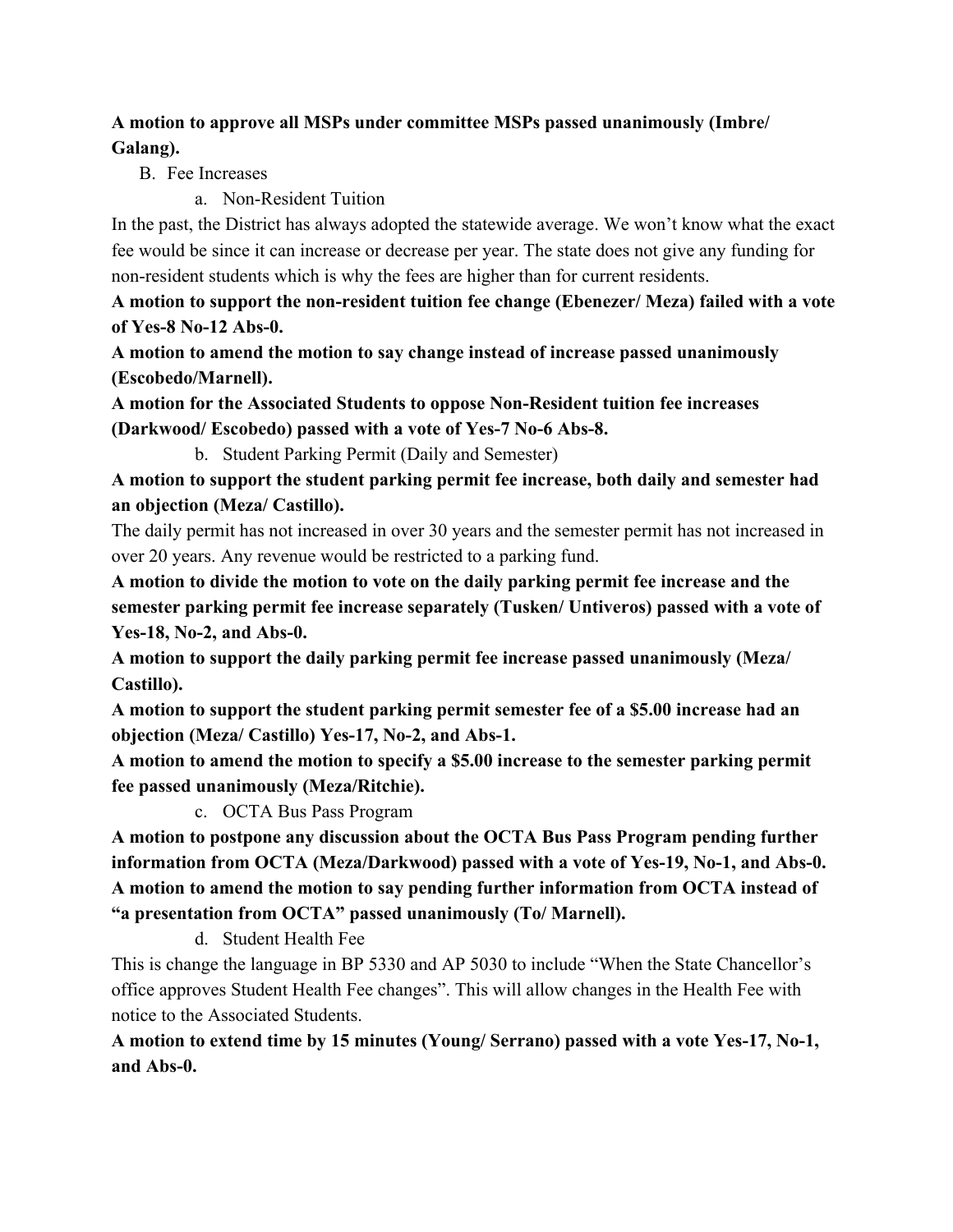**A motion to support changes in Board Policy and Administrative Procedure to allow Student Health Fees to meet the maximum allowed by the state passed unanimously (Marnell/ Castillo).**

e. Healthy Campus Initiative

## **A motion to approve the Healthy Campus Initiative passed unanimously (Young/ Meza).**

### **VII. NEW BUSINESS**

- A. Executive Pro Tempore Position Review
- B. Vice President of Records
- C. Standing Committee Chairs Document
- D. Student Representation on Building User Groups
- E. Student Representative for the Hiring Committee of Dean of Social Sciences

The chair moved to this item.

The interim dean for this area ends June 30th.

Melissa Castaneda and Brian Gatpandan were all interested.

## **There was a vote for the Student Representative for the Hiring Committee of Dean of Social Science: B. Gatpandan-5, M. Castaneda-6, Abs-6**

- F. Membership on CDO Committees for Spring Semester
- G. COUN 135F for Spring Semester
- H. Parliamentary Procedure Assessment Results

Awards were given to those who received 100% on the Post Test and for those who had the most improvement from the pretest.

## **A motion to extend time by 5 minutes passed unanimously (Young/ Serrano).**

- I. Campus Maps Resolution
- J. AS T-Shirts
- K. 2016-2017 AS Photo

#### **VIII. ANNOUNCEMENTS**

There will be a meeting next week.

T.Gaetje - 5 students attended GA this weekend!

C. Serrano - Some of the Resolutions at GA passed: Advocacy for Dreamers, Net Neutrality,

Support for Extending Time for BA Programs at Community Colleges

C. Young - There is another Water Bottle refill station in the 100 Building.

N. Abesamis - We raised \$1,400 for CareBank from the FC Night with the Anaheim Ducks.

Fullerton College Associated Students is cutting edge!

B. Gatpandan - Activities is looking at creating a Ted Talk-like event in the Spring.

A. Washington - The FC Foundation Scholarship application opened yesterday

Dr. Contreras - Go to the football game on Saturday!

## **IX. ADJOURNMENT: 3:20 PM**